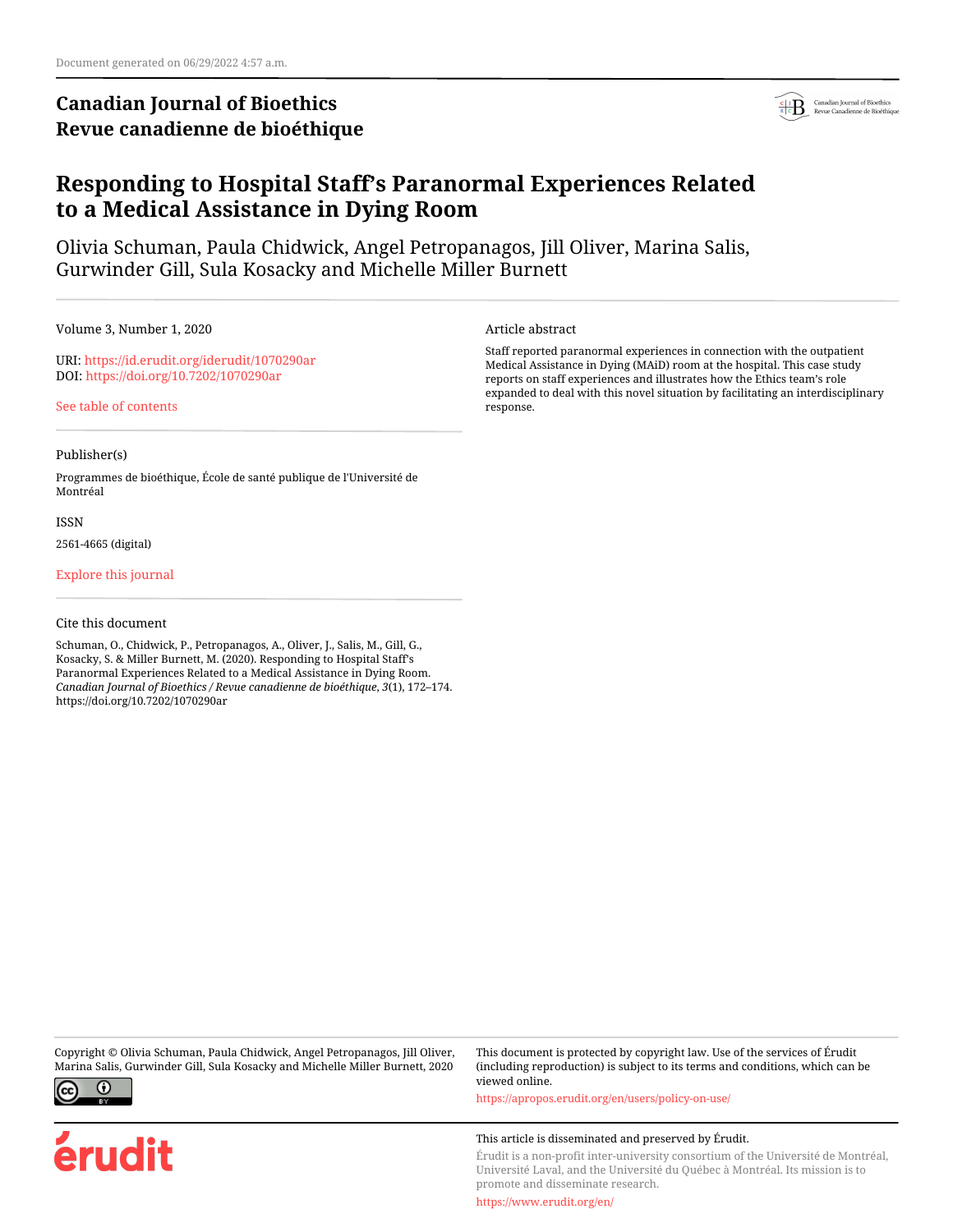

## **ÉTUDE DE CAS / CASE STUDY**

# **Responding to Hospital Staff's Paranormal Experiences Related to a Medical Assistance in Dying Room**

Olivia Schuman<sub>1,2</sub>, Paula Chidwick<sub>1</sub>, Angel Petropanagos<sub>1</sub>, Jill Oliver<sub>1</sub>, Marina Salis<sub>1,3</sub>, Gurwinder Gill4, Sula Kosacky5, Michelle Miller Burnett6

### **Résumé Abstract**

Le personnel a rendu compte d'expériences paranormales dans le cadre de l'aide médicale à mourir (AMM) à l'hôpital. Cette étude de cas rend compte de l'expérience du personnel et illustre comment le rôle de l'équipe d'Éthique s'est élargi pour faire face à cette nouvelle situation en facilitant une réponse interdisciplinaire.

paranormal, surnaturel, diversité, professionnels de santé

Staff reported paranormal experiences in connection with the outpatient Medical Assistance in Dying (MAiD) room at the hospital. This case study reports on staff experiences and illustrates how the Ethics team's role expanded to deal with this novel situation by facilitating an interdisciplinary response.

#### **Mots-clés Keywords**

aide médicale à mourir (AMM), éthique, détresse, interdisciplinaire, Medical Assistance in Dying (MAiD), ethics, distress, interdisciplinary, paranormal, supernatural, diversity, healthcare providers

# **The Medical Assistance in Dying Room**

A community hospital system located in Ontario within one of Canada's most culturally-diverse regions opened a Medical Assistance in Dying (MAiD) room for outpatients in 2017. Shortly after opening the MAiD room, nursing and allied health staff on an adjacent unit reported 'paranormal' experiences. Their experiences included unexplained sounds, temperature and lighting changes, feeling a breeze, and feeling a sense of unease and dread when near the MAiD room.

Reports of paranormal experiences related to the MAiD room were brought to Ethics by the unit manager, likely because Ethics has been involved with the development and planning of MAiD services at the hospital. The unit manager was concerned that these experiences were affecting workflow, job satisfaction, and staff well-being. Some staff refused to enter the room, while others avoided walking near it or the nearby storage and meeting rooms, especially when alone or at night. Many staff requested that the room be moved. In addition, the Ethics team recognized that continued reports of paranormal activity could lead to difficulties maintaining the room as a space for outpatient MAiD assessments and procedures. Such difficulties could reduce outpatient access to MAiD.

Given that some of these issues raised by staff extend beyond the domain of Ethics, the departments of Spiritual Health Therapy, and Health Equity & Inclusion were invited to collaborate on this case. The three departments jointly created an Interdepartmental Team headed by Ethics.

The Interdepartmental Team was faced with the following questions: respect for diverse cultural and spiritual beliefs of patients is a core commitment of healthcare (1) – but should this commitment extend to beliefs held by staff? And if it ought to extend, how can an organization respond to experiences staff are having in a way that demonstrates such respect?

In order to demonstrate respect for staff's beliefs and experiences while *also* knowing that it would be difficult or impossible to find other space, we were committed to engaging directly with staff and being transparent about our decision-making process. As we explain in this case study, our aim was not to discern the truth of staff reports, but to understand the problem and reduce staff discomfort by co-creating solutions with them. This approach was guided by health care Quality Improvement principles, which emphasize prevention and improvement strategies through consistent data collection (2). Achieving these aims required the interdisciplinary response of the Interdepartmental Team to address different aspects of the problem.

# **An Interdisciplinary Approach**

After discussions with the unit manager, the Interdepartmental Team (Ethics, Spiritual Health Therapy, and Health Equity & Inclusion) initiated and facilitated a series of weekly 10-30 minutes 'huddles' for a month with nursing and allied health staff on the unit adjacent to the MAiD room. The Interdepartmental Team started the huddles by explaining that their purpose was to provide a safe and respectful environment for staff to share their experiences, if they chose to do so. The aim was to learn about the nursing and allied health staff's experiences, and to co-create solutions with them.

Spiritual Health Therapy offered spiritual support for staff's experience of the paranormal and confirmed that similar experiences are reported in the literature (3-6). Health Equity & Inclusion reaffirmed the hospital's commitment to the diverse religious and cultural belief systems that exist amongst staff. Ethics addressed staff questions related to the eligibility criteria, processes, and current context for MAiD in Canada.

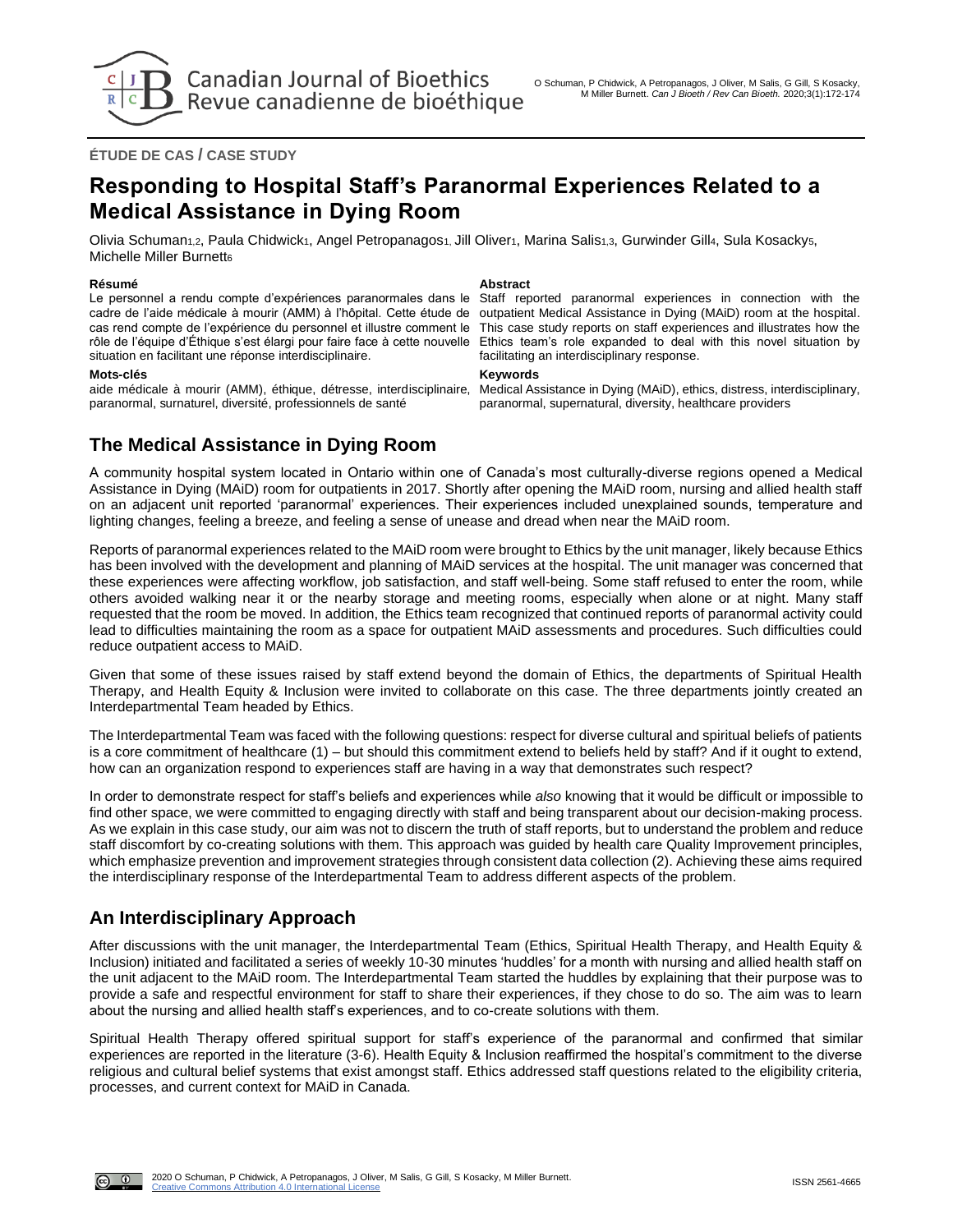The huddles provided opportunities to listen to staff, learn about their experiences, and understand how these affected their well-being and job satisfaction. Staff were also invited to recommend solutions that would address their concerns. In total, about 35 staff members, excluding the Interdepartmental Team, participated in the various huddles.

# **Staff Experiences**

During the huddles, staff openly shared their experiences. Some staff reported auditory and sensory experiences inside or near the MAiD room, including feeling a breeze, hearing loud noises (including knocks and thuds that sounded like an individual falling out of their bed), hearing whispering, and feeling someone touch their arm. Others felt an unexplained "heavy energy." One staff member expressed that although she did not believe in the paranormal, her arm had been moved involuntarily when she was in the room, while another reported that mechanical equipment started working on its own. Some staff were apprehensive or fearful to come near the room during night shifts.

# **Staff Thoughts about MAiD**

Although the staff who participated in the huddles were not directly involved with the assessments or procedures in the outpatient MAiD room, some expressed strong feelings and values surrounding MAiD itself. Some said that they were "there to save lives" and "it does not seem natural to let people die." Others described MAiD as inherently different from other kinds of deaths that happen all the time in the hospital, because such a death is intentional. Others shared that it was unnerving to see people walking and talking, going into the MAiD room, and then later coming out dead. This did not seem to meet their version of 'normal' because "God had not been calling them [MAiD patients] and they themselves chose to die." Others expressed that although MAiD was not against their personal beliefs, it elicited a spiritual response such as saying a blessing or prayer for those who had elected to receive MAiD.

When asked for recommendations, staff requested that they be alerted whenever the room was to be used for an assessment or procedure, and that Spiritual Health Therapy regularly visit the unit. Many also asked that the room be moved away from the unit to another location in the hospital.

## **Response**

Co-designed interventions included Spiritual Health Therapy providing daily room blessings, reading scripture aloud in the room, performing blessings for staff members, and providing a night light for continuous lighting. Smudging and meditation were also provided. Spiritual Health Therapists supported staff by frequently visiting the unit and engaging in one-on-one conversations.

The unit staff will also receive pre-briefs and de-briefs from Ethics whenever the MAiD room is booked for a procedure, in order to review the legal and ethical aspects of MAiD, as well as to enable staff to discuss their feelings. Spiritual Health Therapists are present after MAiD procedures to support individual staff members as needed.

Ethics also affirmed for staff that the hospital is committed to facilitating the provision of MAiD for eligible patients, and is also committed to providing a safe workplace for staff.

The room was not moved as a different space was not available and the issues were likely to persist in a different location.

# **Outcomes**

In this case, the collaborative interdisciplinary approach has encouraged staff engagement and resulted in positive feedback from staff. There have been several MAiD procedures in the room since the interdisciplinary response. Staff have reported feeling more at ease and less distressed and no new paranormal experiences have been reported. We found transparency, engagement, and interdisciplinary collaboration valuable in addressing staff concerns of paranormal experiences related to the MAiD room. The case study raises further questions to consider: Death occurs regularly in the hospital – was MAiD a catalyst for these experiences? Are there strategies, such as increased education or awareness that could prevent similar staff discomfort when MAiD provision occurs?

## **Conflits d'intérêts Conflicts of Interest**

Aucun à déclarer  $\blacksquare$ 

**Édition/Editors:** Marleen Eijkholt, Jasmine Foulem & Charles Marsan

## **Affiliations**

- <sup>1</sup>Ethics Quality Improvement Lab, William Osler Health System, Toronto
- <sup>2</sup>Department of Philosophy, York University, Toronto, Canada
- <sup>3</sup>Department of Philosophy, University of Toronto, Toronto, Canada
- <sup>4</sup> Health Equity and Inclusion, William Osler Health System, Toronto, Canada
- <sup>5</sup> Spiritual Health Therapy, William Osler Health System, Toronto, Canada
- <sup>6</sup> Surgical Services, William Osler Health System, Toronto, Canada